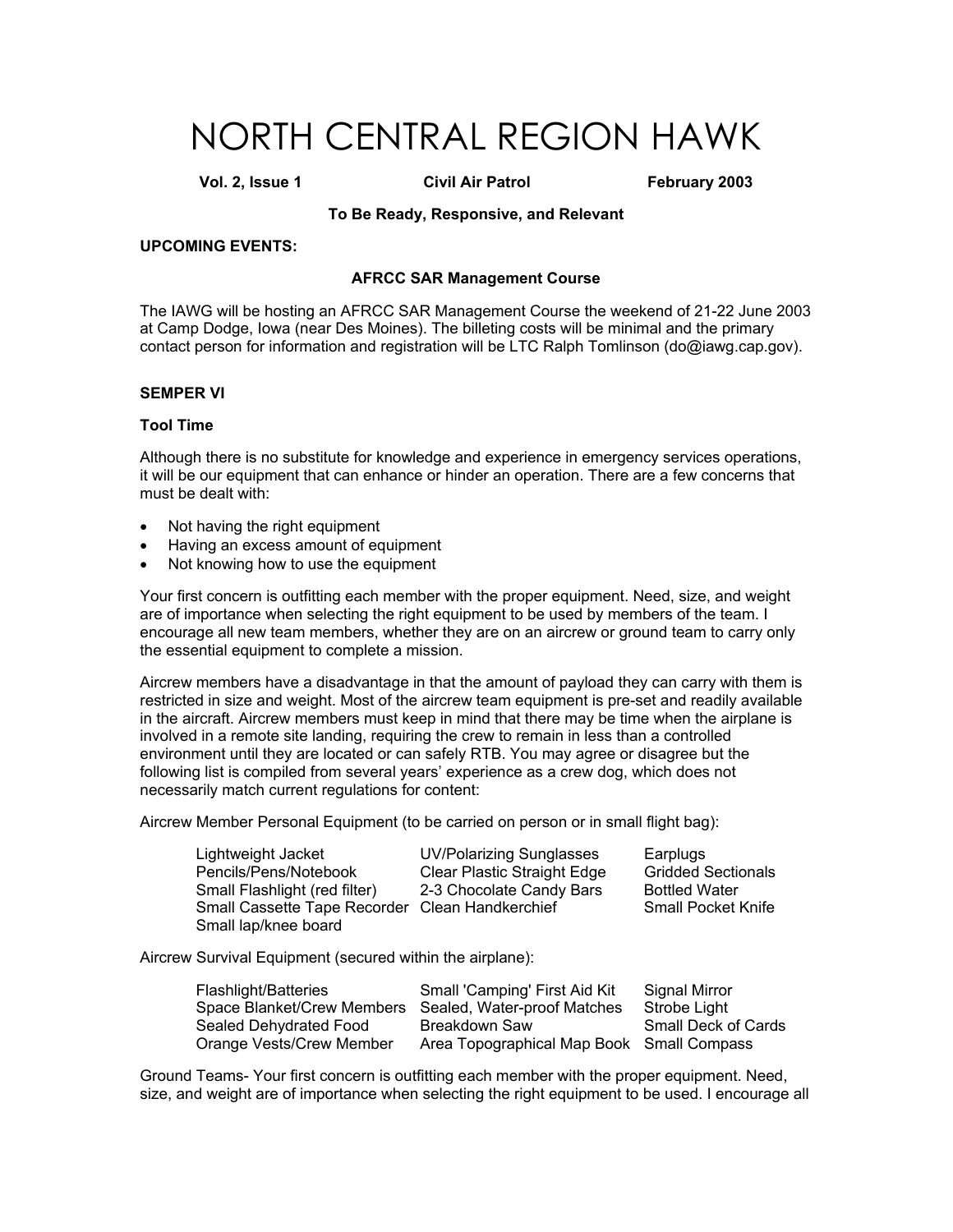new ground team members to carry only the essential equipment to complete a mission. The list I propose is compiled from many years as a ground-pounder. You may agree or disagree. Try walking several miles in a wooded area, or up and down canyon land, or on shadeless, sunbaked sand hills humping a full pack. It will not take you long to determine what equipment you should have left home.

Ground Team Member Equipment (to be carried on the person, not the pack):

| Signal Mirror                   | <b>Highly Visible Vests</b> |
|---------------------------------|-----------------------------|
| Appropriate Field Jacket        | Compass                     |
| Handkerchief                    | Lip Balm                    |
| <b>UV/Polarizing Sunglasses</b> | Appropriate CAP Cards       |
|                                 |                             |

Ground Team Member Equipment (to be carried in the personal pack):

| First-Aid Kit (small)              | Water (Canteen)            | <b>Small Flashlight</b>    |
|------------------------------------|----------------------------|----------------------------|
| <b>Gloves</b>                      | Sealed Waterproof Matches  | Stocking Cap               |
| Extra T-shirt                      | Extra Socks                | 2 'Ace' Bandages           |
| 20 feet of cord                    | <b>Foul Weather Poncho</b> | <b>Fingernail Clippers</b> |
| Blood Borne Pathogens Latex Gloves |                            |                            |

| Rations: (enough for 24 hours) |                |                            |
|--------------------------------|----------------|----------------------------|
| Hard Candy                     | Chocolate Bars | Granola Breakfast Bars     |
| Trail Mix                      | Beef Jerky     | Dehydrated Packets of Soup |

Your next concern is the right ground team equipment. Select and use only the equipment your team is trained and qualified to use. Depending on the experience and training of the Ground Team, the team may want to establish and store away 'situational equipment packs', such as Rescue, Advanced Medical, or Hazmat Response.

Vehicle Equipment- the equipment maintained for use in the vehicle by the Ground Team:

| <b>State Driver's Manual</b> | Proof of Insurance Form       | Hydraulic Jack         |
|------------------------------|-------------------------------|------------------------|
| Tire Lug Wrench              | <b>Highway Warning Device</b> | Fire Extinguisher      |
| <b>Battery Jumper Cables</b> | Spot Light                    | First-Aid Kit          |
| Chain                        | Flashlight                    | Signal Mirror          |
| Entrenching Tool             | <b>Tire Chocks</b>            | <b>Spare Batteries</b> |
| Appropriate Maps             | <b>GPS</b>                    | Compass                |
| Appropriate Radios           | Notebook/Pencils/Pens         | Appropriate CAP Forms  |
| Appropriate CAP Manuals      | <b>Extra Water</b>            | <b>Extra Rations</b>   |

Dismounted Team Equipment- the equipment packaged and maintained for use in the field by the Ground Team:

| Signal Panels       | Signal Mirror             | Handheld VHF/FM         |
|---------------------|---------------------------|-------------------------|
| Radio               | <b>Field Medical Pack</b> | <b>Binoculars</b>       |
| Pocket Strobe Light | Area Topographical Maps   | <b>ELT/DF Equipment</b> |

On-Site Equipment- the equipment maintained for use on-site by the Ground Team:

| Disposable Camera/Film       | Notebook/Pencils/Pens     | Stretcher/Litter |
|------------------------------|---------------------------|------------------|
| Backboard                    | Mass Casualty Medical Kit | <b>Blankets</b>  |
| <b>Entrenching Tools</b>     | <b>Extrication Tools</b>  | Reserve Water    |
| <b>Reserve Rations</b>       | Blood Borne Pathogens Kit | Rope             |
| Visible Protective Hard-hats |                           |                  |

When selecting equipment, the needs of the crew or team will be based on the potential situations they find themselves in. Common sense and experience will tell you what you will need.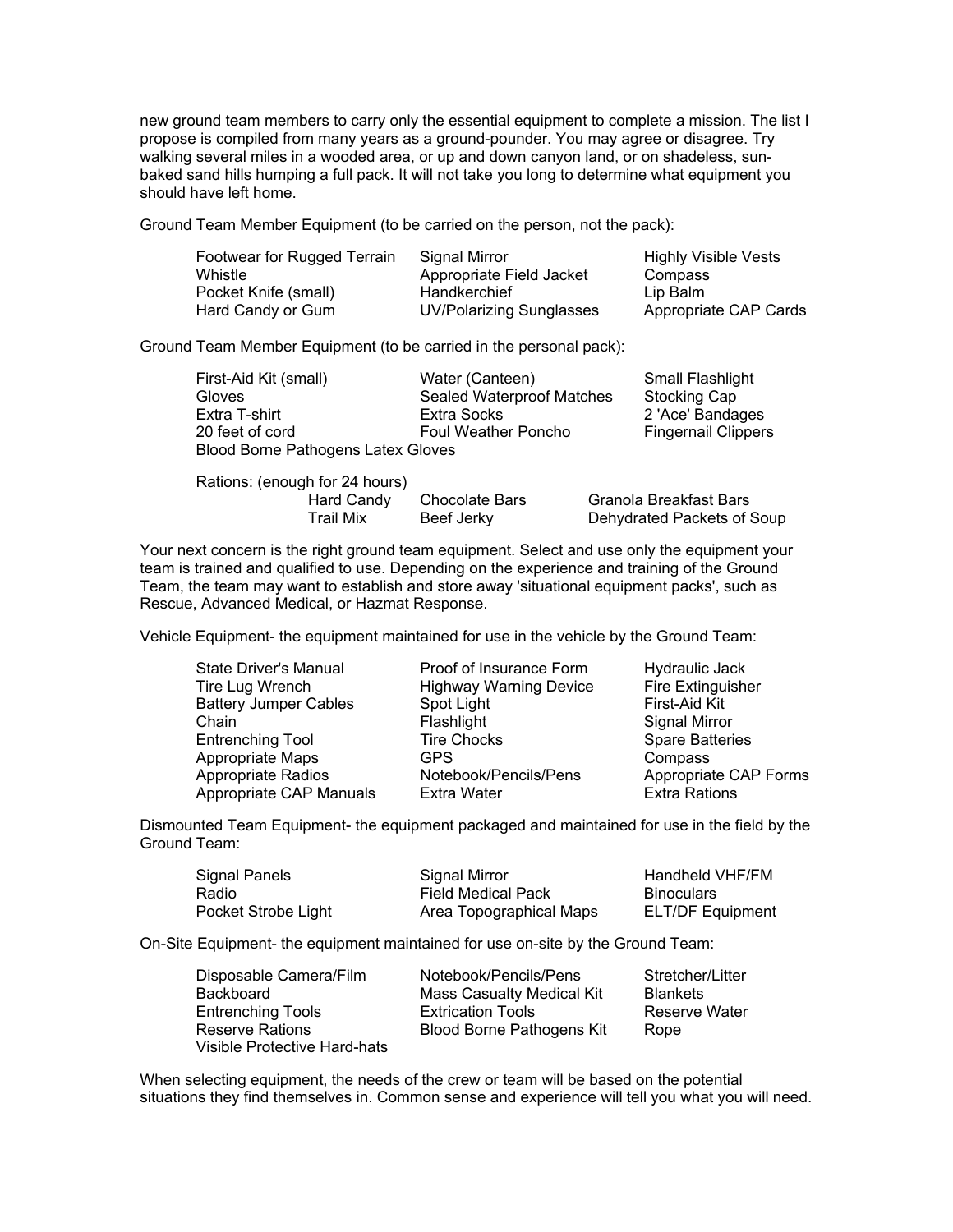It is important to understand that it is not necessary to stuff all your equipment into the confined space of an airplane cockpit or hump all of your equipment into the field, if there is no chance you will need it. Knowing how to make a 'stretcher' from two coats and two large sticks may eliminate the need to carry a heavy stretcher into the field several miles. The most experienced crews and teams will be seen carrying the fewest pieces of extraneous equipment, and only what they will need. Whatever equipment you choose, make sure all members know how to use it and it is just not along for a fashion statement or to seemingly impress others. This includes knowing how to change a flat tire on the vehicle.

The best piece of equipment you can carry with you is your brain. At any time you can be separated from your equipment, but rarely have I seen anyone separated from his or her brain. But then…….back in 'ought 2' I remember this ground team that tossed out the vehicle tire jack and lug wrench to make room for their personal equipment. Guess what happened to their vehicle enroute to their search area? …………. So, even with that piece of equipment, you have to know how to use it………

# **ALCYONEUS NOW**

## **Weapons of Mass Destruction**

Weapons of mass destruction (WMD) are intended to cause a large number of casualties. The release of a WMD will be either by explosive delivery or a 'without notice' timed release. With the exception of a nuclear device, WMD are designed to release and spread hazardous material. The routes of exposure will likely be inhalation, ingestion, and absorption through the mucous membranes. An explosive device has the added benefit of injection of the hazardous material from flying debris.

In order to be effective, the hazardous material must be of a high enough concentration for its desired lethal effect as a weapon. An outdoor release is subject to weather and associated winds sunlight, or moisture that can widely disperse the material, while also diluting out or degrading the concentration and potency. An indoor release is more efficient because the enclosed environment with forced ventilation minimizes the amount of material needed to deliver a lethal concentration of the material. The effects of material dispersed by a WMD can have an immediate or delayed effect on the populace.

With the exception of a nuclear device, responders to an emergency may not know that a WMD and its associated hazardous material is involved. There are certain signs that can be associated with the spread of hazardous material:

- Clouds or Plumes- Unusual mists, clouds, or drifting plumes in the air around the incident site are indicative of some aerosol chemical or biological agents.
- Odors or Tastes- Unusual odors or tastes are also indicative of some aerosol chemical or biological agents.
- Fires- Fires that display unusual behavior or with unique colored smoke are indicative of some aerosol chemical and biological agents.
- Illnesses or Death- Unexplained patterns or increased numbers of illness or deaths, with no logical reason are often associated with hazardous material contamination.

It is not likely that the Civil Air Patrol will be involved with first responder activity associated with a response to the aftermath of a WMD. However, with 60,000 members nation-wide, it is possible that we could be caught up in such an attack. The more we know about the spread of hazardous material, the more we can assist others also within the attack zone.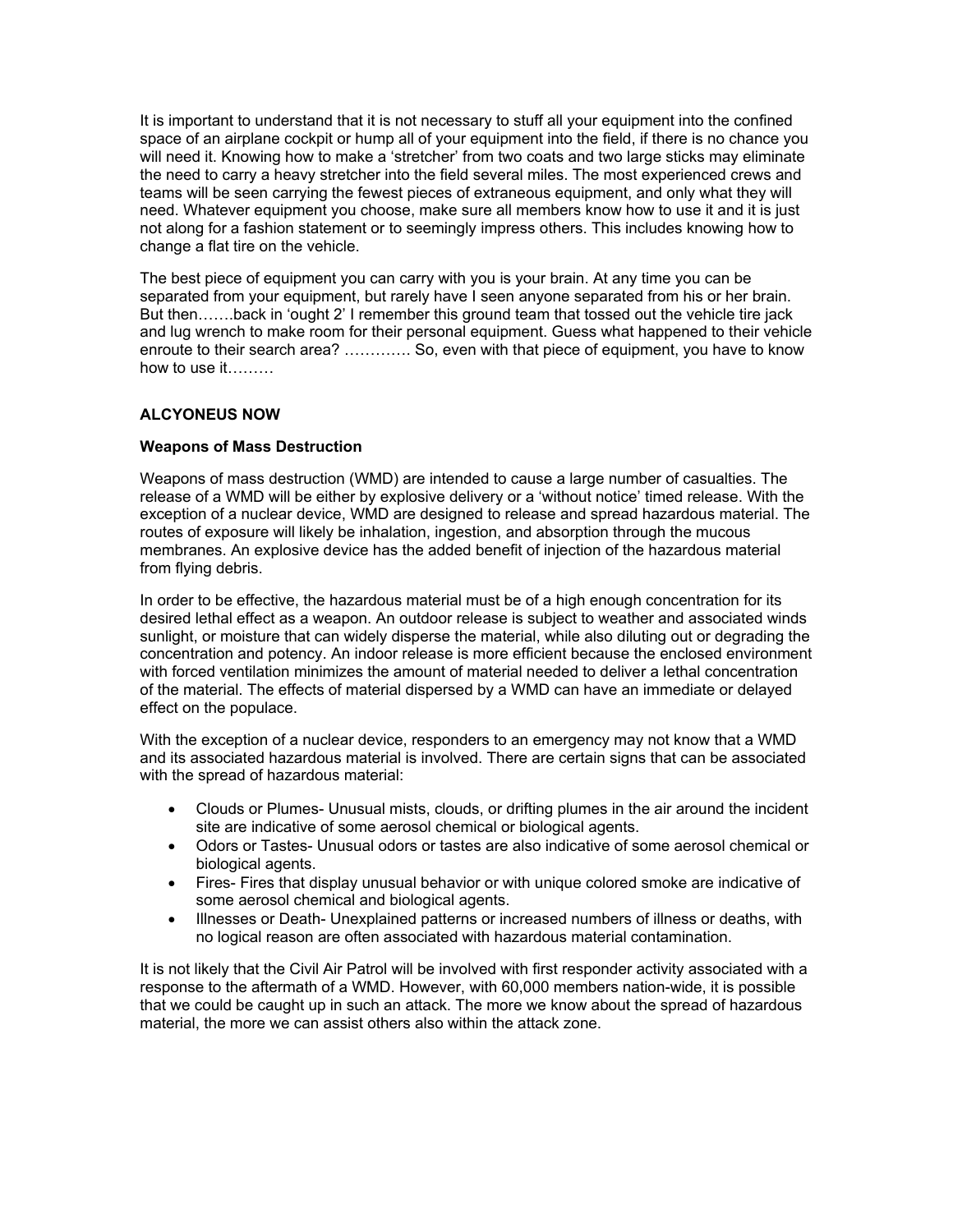## **CREW'S CONTROL**

#### **Motivational Safety Violations**

Often an unsafe condition can arise from group interactions, motivations and perception. Personnel are sometimes forced into unsafe practices from misdirected peer or supervisory pressure within group interaction. A common motivational problem that occurs in individuals or small groups is the violation of good safe practice by pressing or insisting on continuation of a 'bad' situation.

Perception Mind-sets Resulting in Unsafe Acts:

- Temporal Distortion- a temporal distortion occurs when the mind has focused too long and hard, with a resultant battle of perception and reality. It is a normal response to high stress over a period of time. Their reactions are slower and perceptions become distorted.
- Expectancy- this is focused anticipation, where an experienced person in an operation has already perceived the outcome. This expectancy can lead to pressing and inattention, which in turn leads to safety violations.
- Trouble-shooting Errors- it is common for experienced personnel to develop programmed logic and responses to a given situation. This can lead to safety violations from a combination of expectancy and Channelized attention. When dealing with safety, it is good to also plan for the exception.
- Fatigue- fatigue is the leading cause of safety concerns in an emergency services operation. A well-rested mind and body will make better and safer decisions.

Mission accidents or incidents commonly occur within the first fifteen minutes of the sortie, when the crew is anxious to begin the sortie. There is a perception that for the 'welfare of the victims', time is of the essence so safety concerns can get pushed aside. Another motivational problem is 'get-home-it is', where after the sortie or operation has concluded; there is a relaxing of safety policies and procedures in order to get home quickly. In mission operations, safety is a 24/7 concern. No perception or mind-set is justification for violation of the three-Rs of safety; Rules, Requirements, and Regulations.

### **SURVIVAL SENSE**

#### **Survival Sense- Setting Priorities**

Every survival situation is a small scale Emergency Management Incident. In this particular incident, it is you (as well as others in your group) that is the victim. There are four quick mental steps to establish control over your survival destiny: **S**top, **T**hink, **O**bserve, and **P**lan (**STOP**).

**Stop**- Set aside the fear, and face the realities of the situation. Fear, panic and a negative attitude will not change the situation you are in. If you survive, it will not be a matter of luck. It will take a positive mental attitude, skill, and a plan of action to make things happen.

**Think**- Evaluate your situation realistically regarding the essential threats to your survival. If you do not work towards what is important and right, you may be working towards the wrong thing that will worsen your situation. The main elements of setting your priorities to support your plan of action are to include:

- Immediate injuries, illness, or physical health concerns of you and your group
- Short, intermediate, and long-term threats to life
- Mental, psychological, and emotional condition of you and your group
- Immediate and projected weather that will affect your situation
- Available resources for shelter, fire, water, and food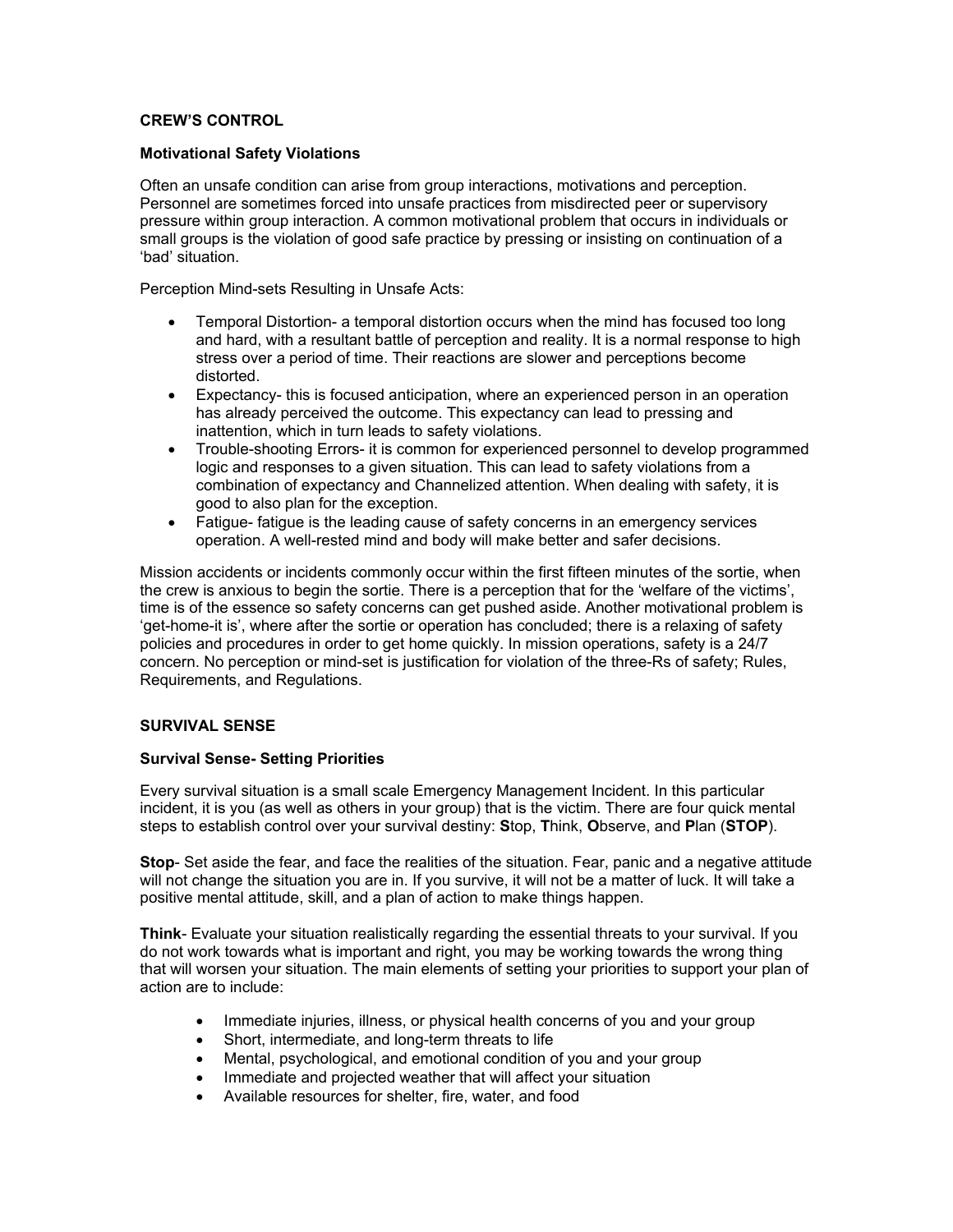- Available equipment to help your situation
- Location, terrain and surrounding environment that will affect your situation and plans

**Observe**- Observe your surroundings and assess the threat level, to determine how it all impacts you and your group. The following is a list of life essentials and survival time to assist in determining the threat level:

- Serious threats to life such as fire, falling, or drowning can kill immediately
- Lack of oxygen can limit survival time to 3-6 minutes
- Life-threatening injuries can limit survival time to 30-60 minutes
- A lack of shelter from the elements can limit survival time to 3-4 hours
- Dehydration from a lack of water can limit survival time to 3 days in extremes
- Starvation from a lack of food can limit survival time to 3 weeks

The threat level you observe will determine your immediate priorities in establishing your plan of action.

**Plan**- A plan of action is essential to survival. However, the first thing you must do before sitting down and making plans is to take care of the most essential threat to your survival; removing you and your group from immediate danger, then stabilizing life-threatening injuries. Once the immediate threats are removed, you can establish your group 'goal for survival'. Openly discuss your situation with a focus on what you know, what you do not know, and what you need to know. When that is essentially done, it is important to evaluate the available resources at hand that can help you meet your survival goals. But, it is important that you do not dwell too long on the initial discussion and plan of action. It is more important that you establish the other essentials for life:

- Seek shelter to protect you and your group from the elements.
- Build a fire (if necessary) to remain warm and dry, also to be used as a signal.
- Rest is necessary to find out how you and the group are doing, to establish a baseline of what your body is capable of doing.
- Obtain a water source to limit the effects of dehydration.
- Establish a positive mental attitude, by some form of normalcy that is contrary to the situation you are in. Tell a story, make a joke, or do something you would normally do in your day-to-day routine.
- Activate your plan of action.

Since survival is nearly 100% psychological challenge, the greatest hurdle the victim must clear is overcoming mental attitude. The brain becomes the greatest resource for survival.

#### **MISSION READY**

#### **Locating Objects in a Debris Field**

All search and rescue operations proceed through four phases. The search function consists of the 'locate' and 'reach' phases, with the rescue function containing the 'stabilize' and 'recovery' phases. During the recovery phase, the unit may be called upon to help locate vital objects needed for the investigative process. So, locating these objects in a debris field may be necessary. The probability that searchers in the area will find the objects is never certain, but good search techniques within a debris field can improve the likelihood of locating objects of investigative interest.

In order to assure a high probability of detection for the objects, it is important to take into consideration the following:

- The size and shape of the search objective(s)
- The number of search personnel available
- The size of the search area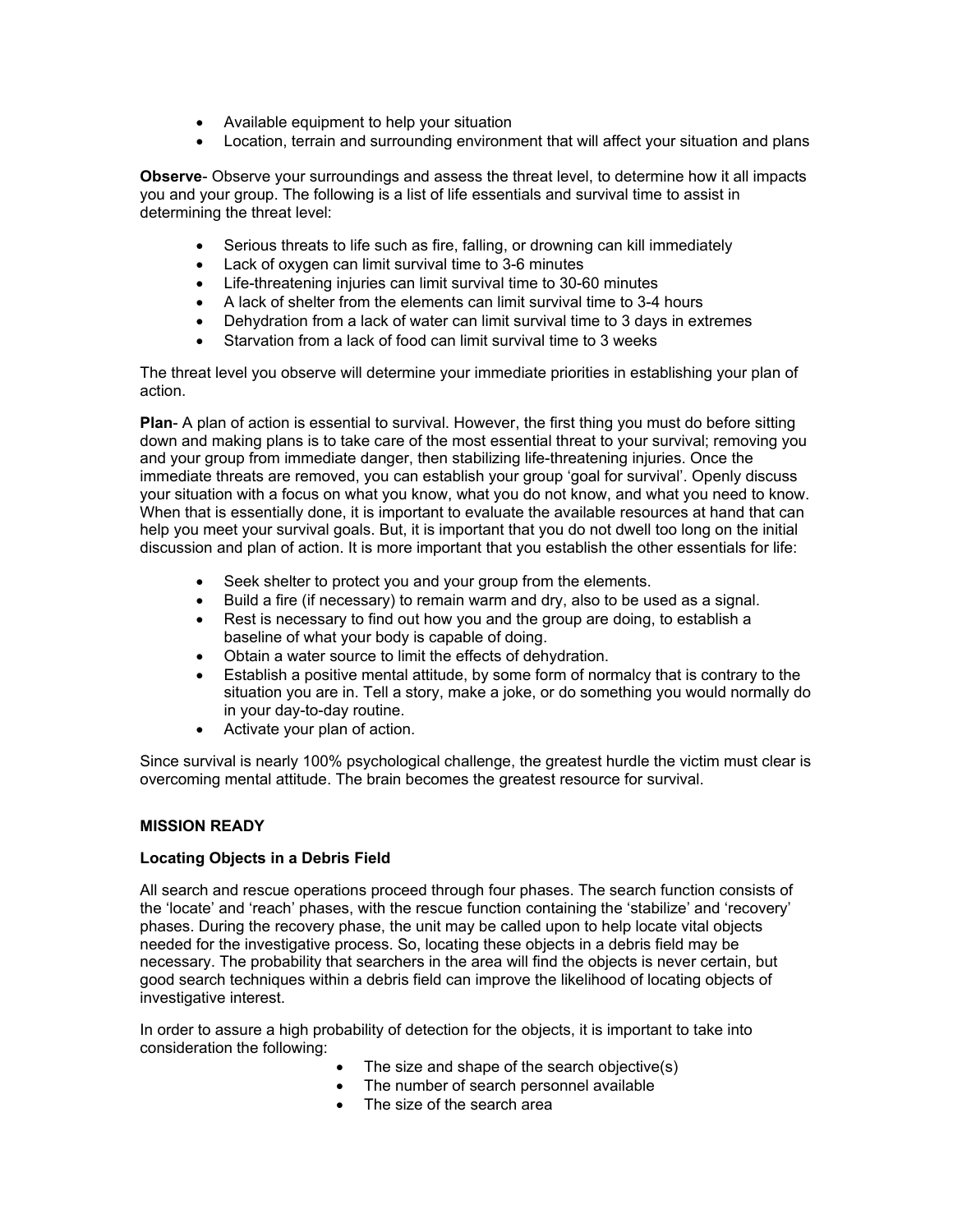- The weather conditions
- The terrain and ground cover

Searcher Spacing:

Search formations are established for visual probability of detection based on the searcher spacing and area conditions. The correct visual distance spacing between searchers will enhance the efficiency and effectiveness of the search. This visual distance spacing is called '**Critical Separation'**. Critical separation is the maximum distance at which a searcher can recognize an object on the ground. The searchers will set their spacing to twice that distance. Maintaining critical separation will place a high probability of detection for the objects you are looking for. A small search object in tall grass or wooded and hilly terrain may require a substantially closer separation than would be required for a large object in short grass and unobstructed flat terrain.

**\*** Note: It is more efficient to search an area twice with wide spacing than once with narrow spacing.

Required Equipment:

- Topographical detailed map of the search area
- Global Positioning System Receiving Unit
- Marker Flags (Lime Green)
- Marker Flags (Hunter Orange)
- Marker Tape (Hunter Orange)
- Orienteering Compass
- Notebook and Pencils/Pens
- Camera with appropriate film (digital cameras are suggested)
- Handheld Radios

Guidelines for Searching a Debris Field:

- The average trained search team will search a one-mile distance in 3.5 hours
- In a debris field, a routine line search pattern is effective as long as members can maintain critical separation and visual contact with each other
- The number of searchers managed by one ground team leader should be between 6-12
- Stay alert and maintain a positive mental attitude for effective searching
- Be able to recognize when you are no longer effective as a searcher
- Develop a habit of aggressively looking around while searching
- Periodically look back in the direction from which you came
- Carefully chart all searched areas
- Never touch an object in the debris field; document it, mark the position and move on
- All repeat searches within the same area should be at 90 degrees to the initial search
- The most experienced personnel should maintain the outside positions as navigation leads
- The safety of the searchers is more important than the mission itself

#### Search Procedures:

- 1. The Team Leader will identify the starting corner of the search area by GPS, marking the position on the topographical map.
- 2. Based on the contour of the terrain and natural barriers, the Team Leader will determine the search grid to be searched.
- 3. The projected search grid will be sketched onto the map.
- 4. All turning points within the grid will be identified with latitude/longitude coordinates to be entered into the GPS unit as 'way points'.
- 5. Based on the established grid on the map, the Team Leader will set a magnetic compass direction for each sweep of the grid.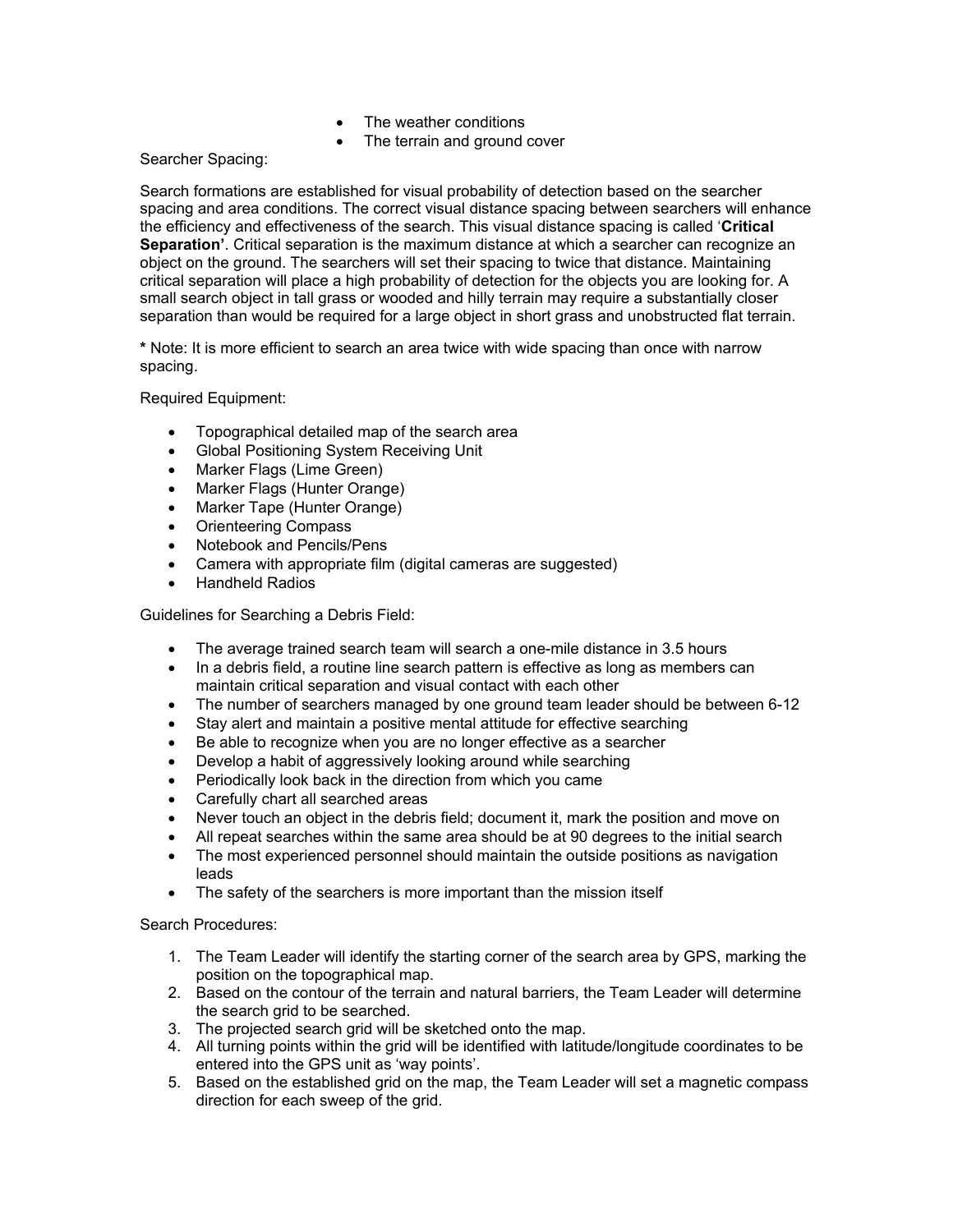- 6. The Team Leader will determine the 'critical separation' for the area conditions and search objectives, lining up the searchers accordingly, with the most experienced members on the outside of the search pattern for team navigation.
- 7. The outside search team members will monitor the direction of the team using the compass directions.
- 8. Each outside search team member will place a green marker flag at their starting positions.
- 9. The Team Leader will maintain a position towards the middle and behind the team to monitor and document the search of the debris field. \* \* If there are enough personnel on the team, a member should be assigned to the Team Leader to assist in documentation.
- 10. As the team sweeps through the grid, the outside navigation members will periodically place (about every 20-30 meters) a green marker flag to mark the searched perimeter, with a final flag at the end point of the grid.
- 11. After the initial sweep, the Team Leader will establish a new magnetic compass heading and realign the search team according to 'critical separation' extending out from the last green flag on the inside of the sweep.
- 12. The team will proceed to sweep again through the field. On a second sweep, one of the outside navigation members will be traveling along the line formed by the previous sweep's green marker flags. The navigation member should pick up the flags as the team sweeps through the grid for use as the search expands.
- 13. This process is continued until the entire mapped out grid has been searched.
- 14. To increase the probability of detection, a second search can be conducted at right angles to the first search within the same grid.

The following procedures will be used if the search object is located within the grid:

- 1. The member locating the object will mark the spot with an orange marker flag, as close as possible to the object without touching it. \* \* The object must not be touched or disturbed for safety and investigative purposes by any member of the team.
- 2. The Team Leader will be notified and move to the location to complete the following investigative tasks:
	- Photograph the object as it was found.
	- Take a GPS reading to establish the coordinates of the object.
	- Document the object in a notebook with a short written descriptor, the GPS coordinates, and a number of the picture on the film for future reference
- 3. If the object is significant to the investigative search objective, mission base should be contacted immediately to notify the 'investigation team'.

Editor's Comment: As in all procedures presented in this section, the above represents a point of view as a 'best practice' of many good practices. It is up to the reader to determine if the procedure should or should not be used in their operations. At the very least, an inexperienced crew and/or team can benefit from trying them out.

# **GOING FROM GOOD TO GREAT**

#### **Why Customers Leave**

We in the Civil Air Patrol are a 'service to the community' business. We are in business to serve the community, with our whole emergency services existence dedicated to that. It is important that we market our capabilities to the agencies that may or may not know how much they need us. In our nation's post-September 11 domestic agenda, our services are in a transition to an extreme element of disaster relief and consequence management. It will be these services the community will expect to have from our organization, if we are to be of service.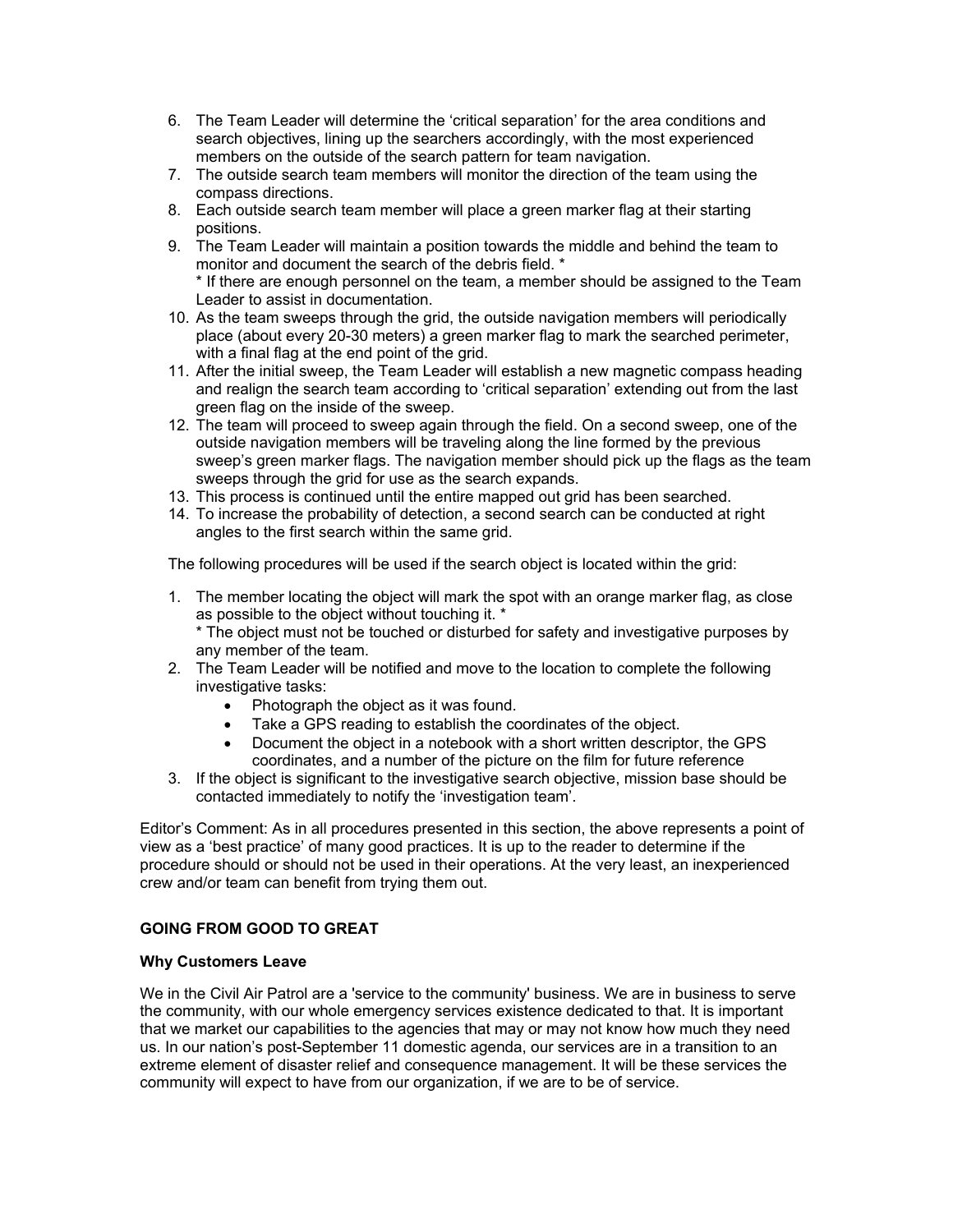A Company that has a focus of 'service to the community', whether it is non-profit or for profit, needs to know how to attract new customers and retain existing customers. Without a solid customer base or the ability to expand that base, the Company will soon die a slow agonizing community service death, or a quick and brutal business execution with monetary losses. In the world of business management, companies do not survive on good will alone, nor thrive on good intentions. Customer loyalty is only as strong as the next company that comes along that offers a better service or product. Maintaining customer loyalty is not necessarily related to price, but statistics have shown it is related to quality of service related to price.

Once we have a client interested in our CAP services, how can we keep them so we can thrive as an organization? It has been determined that customers leave because of the following eight categories:

- Core-service failures- this is related to being unable to provide the offered service
- Service-encounter failures- this is defined as failures in the personal interactions between customers and providers. This is directly related to misconduct, uncaring, impoliteness, or being unknowing.
- Price- a customer will leave over high prices, price increases, unfair pricing strategies, and deceptive pricing practices.
- Inconvenience- difficulty in obtaining the service or delays in service.
- Employee response to service failure- reluctance in providing the service, no response to requests for service, or contrary (negative) response to requests for service.
- Ethical problems- incidents of dishonest or intimidating behavior will drive customers away.
- Attraction to competitors- a customer is more likely to switch to a better provider than they are to leave an unsatisfactory one. A customer is attracted to quality service.
- Involuntary- incidents beyond the control of the provider can contribute to customer loss.

It is important to note that the provider controls the first six categories. If we in the Civil Air Patrol can control those, the last two will have little impact on the mission we can provide to the customer.

It was also determined that a majority of the time a customer leaves for a combination of two or more of the above reasons. Studies have shown that when a customer leaves a provider they are inclined to tell on an average of 20 other people why they were dissatisfied and left. However, statistics also have shown that when a customer is satisfied with a service, they are only inclined to share that 'good' news with only 4 other people. What this means is that every time we screw up and make a client or customer unhappy with our service, they are going to tell five times as many people why they are unhappy (think potential customers), compared to the number they will tell if they are happy with the service. Relying on a 'word of mouth' marketing strategy in drawing new customers will in the long run have a negative impact on your customer base. Also, it was discovered that an unhappy customer would inform their former 'provider' why they left only about 7% of the time. Only one in fourteen dissatisfied customers will tell you why they are dissatisfied and no longer want your service. A service organization that does not routinely solicit feedback from a customer is likely to lose that customer to a provider that does.

With the above in mind, the creed that we must adopt to market our services, develop and maintain a customer base is as follows:

• We will offer a service to our customers only after we have demonstrated we can provide a quality service with consistent results.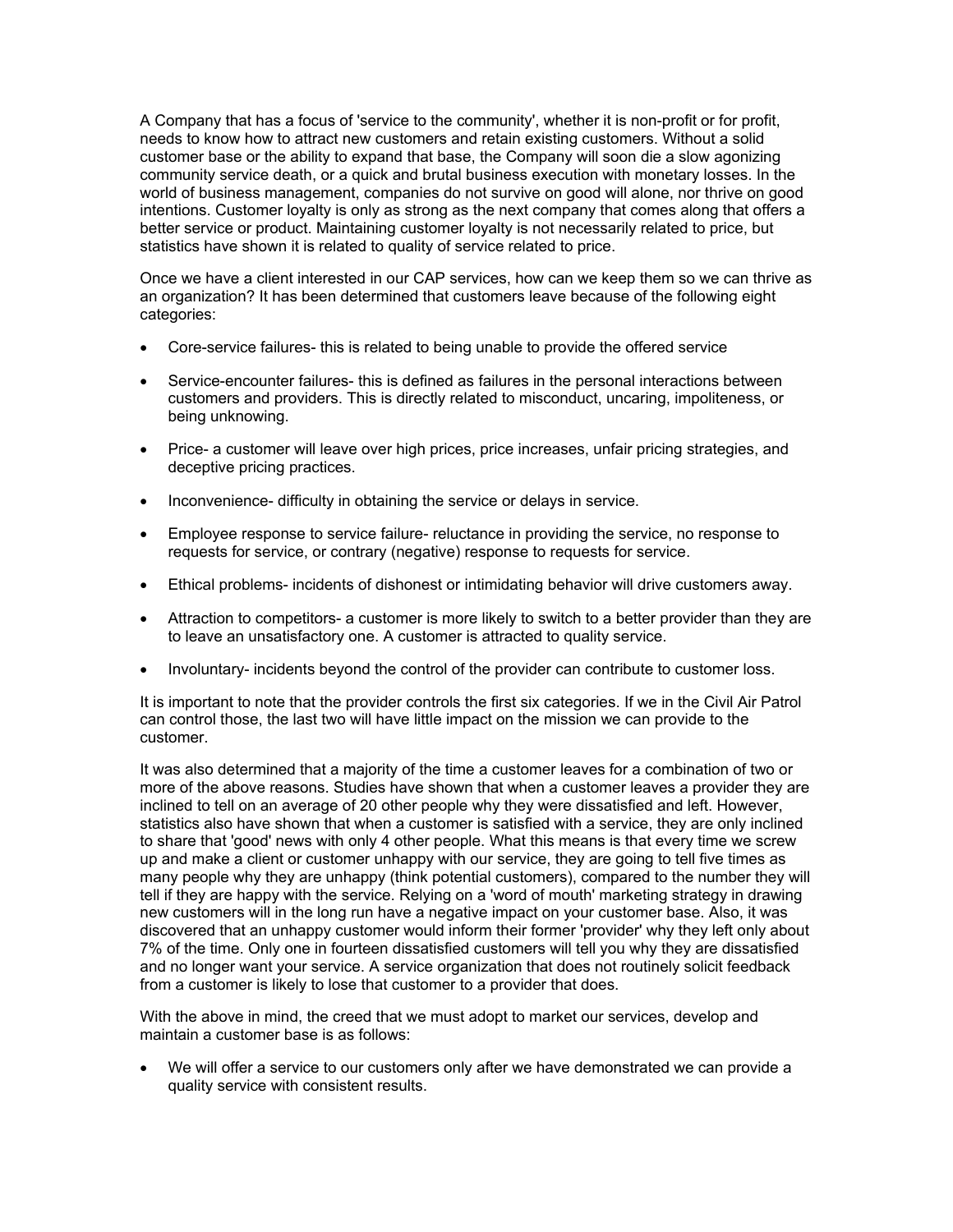- We will work closely with the customer to clarify and document all their needs.
- We will do whatever is possible to meet the needs of the customer in providing that service.
- We will do whatever is possible to adapt our services to the customer's needs, instead of modifying the customer's needs to meet our services.
- If we fail in providing a service, we will make every attempt possible to help the customer in meeting their needs.
- We will not offer excuses, but will choose instead to offer options to the customer for fulfilling their needs.
- When we provide a service to a customer, our members will be expected to dress and act like professionals, demonstrating knowledge and confidence about the service that they are providing.
- When a service is requested we will provide that service in a timely manner.
- For all available services we will provide our customers with appropriate names and contact information of members who will act as the liaison between the customer's needs and our service.
- We will periodically evaluate our services to make sure the customer is provided the best available services, using proven technology with competent training.

The essence of the 'Customer's Creed' is that we will do whatever we can to provide the customer with our best people, using our best equipment, with our proven techniques and procedures in a timely manner to fulfill their needs. If we can do that, our customer base will grow along with the demand for our services.

# **COMMENTARY**

To all Directors of Emergency Services and Operations: We in the Civil Air Patrol have an identity crisis. For many, many years we have practiced our procedures and techniques at length, and participated in a few mission here and there. At times of state, regional, or national disaster or emergencies we often wonder why we were not called on to perform our duty and apply our trade to help others in need. Instead of a marketing concern, I want to address this as an emergency services' concern, because we can change this right now. We are like an adolescent in athletics. We are sitting around and wondering why we are not playing in an athletic contest. We are sitting on the bench and wondering what it is going to take to get into the game. Just as any coach would tell you, I will share with you the secret. There are few, if any gifted athletes who can walk out on the field of play and gain superstar status based on press clippings or verbalized selfworth. The athlete must demonstrate the skills on the field of play. A good athlete has to practice hard on the basics and develop consistent skills that can be used by a team. Then, the athlete must show an interest in playing as a team member to apply those skills for the good of the team. The athlete that trains hard and plays well as a team member will get the attention of the coach. Once the coach has noticed that the athlete has a skill level that fits in well with the team, it is likely the athlete will get a chance to play. How much the athlete plays is based on how well the athlete performs in game conditions. The better athletes will get the most opportunity to play. It is that simple. So, what we need to do as Directors of Emergency Services and Operations is to get our people well trained in the skills that can be applied in the team effort as described by our customers. We must practice those skills harder than the next person to be the professionals that will get noticed by our customers. We need to demonstrate those skills consistently to the customer in our practice exercises and evaluations. When we get the opportunity to perform for our customers, we need to take advantage of the opportunity and make sure that we are the very best at what we do. We must perform to the customer's expectations so that there is never any